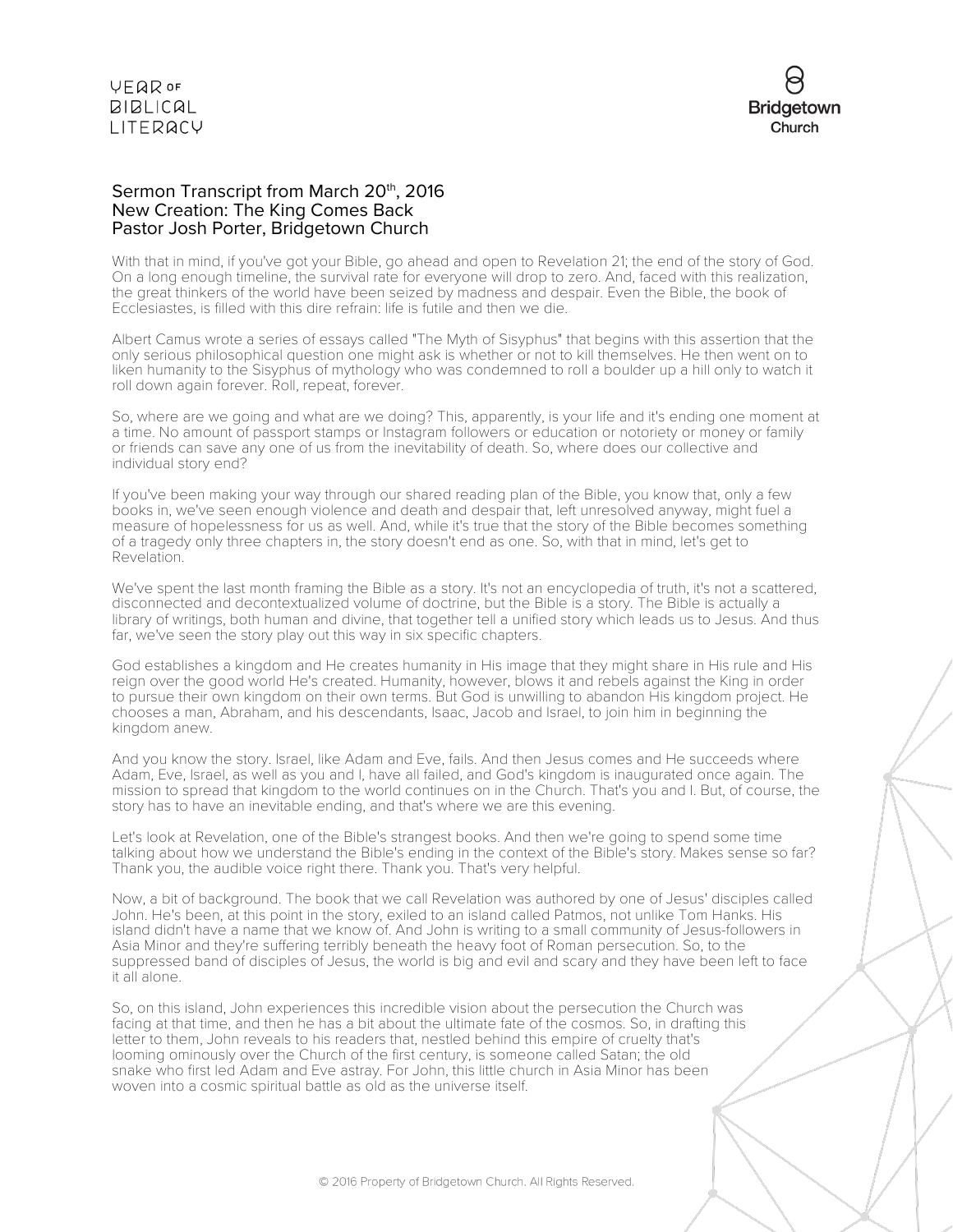### **VEQR OF**  $BIBLICAL$ LITERACY



And, to these shivering disciples of Jesus comes a letter of revelation which says, "Jesus will triumph and His faithful followers will enjoy and share in His triumph."

So, with that said, look down at Revelation 21 where Jesus' ultimate victory comes to fruition beginning in verse 1.

Revelation 21:1, "Then I saw 'a new heaven and a new earth,' for the first heaven and the first earth had passed away, and there was no longer any sea [or chaos and evil]. I saw the Holy City, the new Jerusalem, coming down out of heaven from God, prepared as a bride beautiful dressed for her husband. And I heard a loud voice from the throne saying, 'Look! God's dwelling place is now among the people, and he will dwell with them. They will be his people, and God himself will be with them and be their God. 'He will wipe every tear from their eyes. There will be no more death' or mourning or crying or pain, for the old order of things has passed away.'

"He who was seated on the throne said, 'I am making everything new!' Then he said, 'Write this down, for these words are trustworthy and true.'

"He said to me: 'It is done. I am the Alpha and the Omega, the Beginning and the End. To the thirsty I will give water without cost from the spring of the water of life. Those who are victorious will inherit all this, and I will be their God and they will be my children. But the cowardly, the unbelieving, the vile, the murderers, the sexually immoral, those who practice magic arts, the idolaters and all liars–they will be consigned to the fiery lake of burning sulfur. This is the second death.'"

#### Skip down to verse 22.

Revelation 21:22, "I did not see a temple in the city, because the Lord God Almighty and the Lamb are its temple. The city does not need the sun or the moon to shine on it, for the glory of God gives it light, and the Lamb is its lamp. The nations will walk by its light, and the kings of the earth will bring their splendor into it. On no day will its gates ever be shut, for there will be no night there. The glory and honor of the nations will be brought into it. Nothing impure will ever enter it, nor will anyone who does what is shameful or deceitful, but only those whose names are written in the Lamb's book of life."

Let's go just a tad further. Skip over to chapter 22 beginning in verse 3.

Revelation 22:3, "No longer will there be any curse." – think back to Genesis – "The throne of God and of the Lamb will be in the city, and his servants will serve him. They will see his face, and his name will be on their foreheads. There will be no more night. They will not need the light of a lamp or the light of the sun, for the Lord God will give them light. And they will reign for ever and ever."

The final two chapters of the Bible speak beautifully of the fate of the cosmos. A world restored to the goodness of the Garden, brimming with potential. Humanity reigns with God and in God's loving presence forever, just as it was meant to be in Genesis 1. And evil and suffering and death are no more. Of course, the idea of ultimate recreation isn't exclusive to Revelation. We get several mentions of the fate of the cosmos throughout the Bible story. Some brief and some are quite detailed. So, let's look at just one of those detailed examples.

Turn to the left a big chunk to Isaiah 65. Now, Isaiah 65, during what we've been calling chapter or section or act three of the meta narrative Scripture of the story of God, the nation of Israel gets sent into exile and, during that time, a prophet called Isaiah speaks of a coming Messiah. And not just that, but of the ultimate destiny of mankind. So, once you get to Isaiah 65, look down beginning in verse 17.

Isaiah 65:17, "'See, I will create new heavens and a new earth. The former things will not be remembered, nor will they come to mind. But be glad and rejoice forever in what I will create, for I will create Jerusalem to be a delight and its people a joy. I will rejoice over Jerusalem and take delight in my people; the sound of weeping and of crying will be heard in it no more."

Skip down to verse 23.

Isaiah 65:23, "'They will not labor in vain, nor will they bear children doomed to misfortune; for they will be a people blessed by the Lord, they and their descendants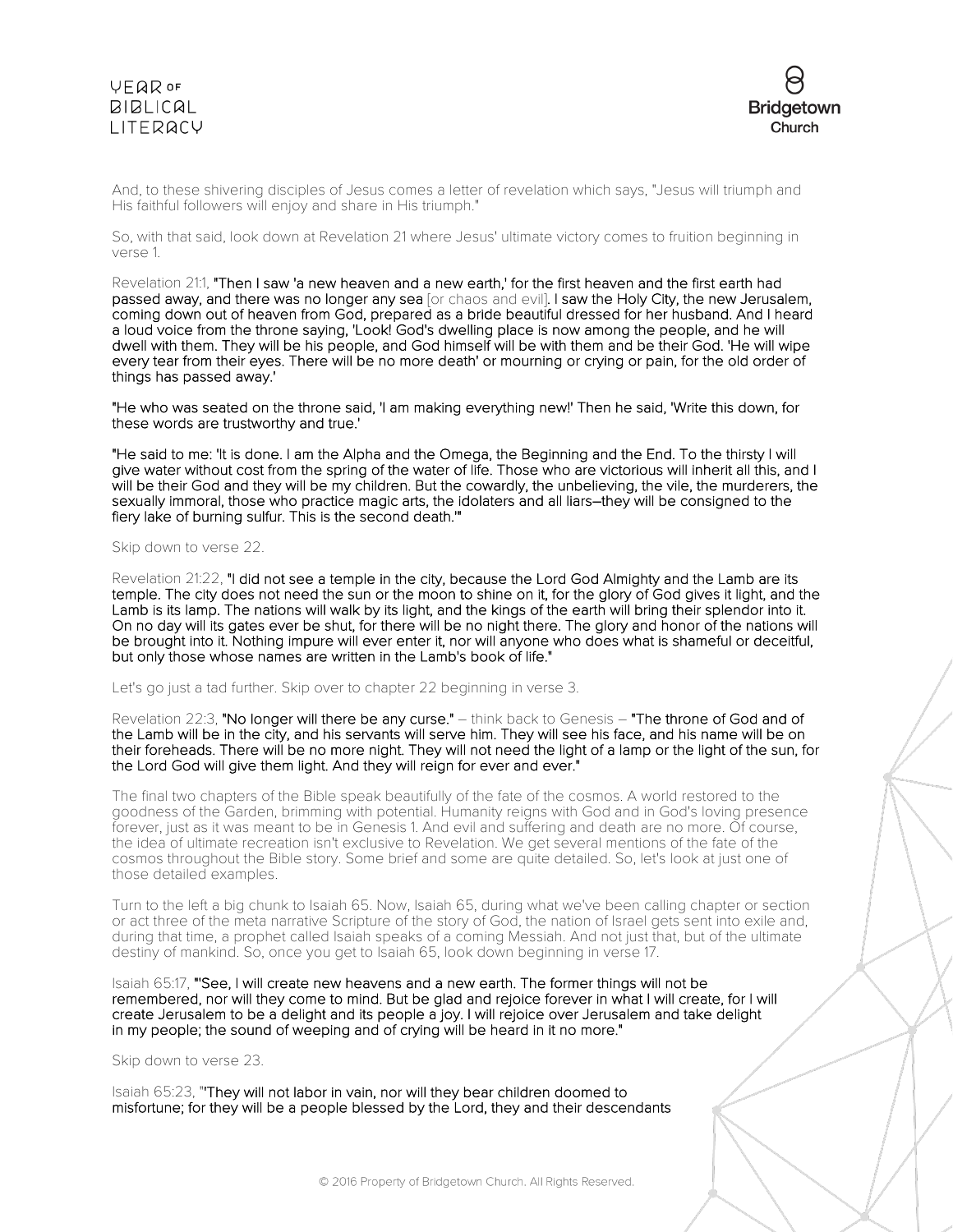



#### with them. Before they call I will answer; while they are still speaking I will hear. The wolf and the lamb will feed together, and the lion will eat straw like the ox, and dust will be the serpent's food. They will neither harm nor destroy on all my holy mountain,' says the Lord."

And the motif of recreation carries on through the New Testament prior to Revelation. In 2 Peter it says, "But in keeping with his promise we are looking forward to a new heaven and a new earth, where righteousness dwells."

In speaking of Jesus' return to His Father, Luke writes in Acts, "Heaven must receive him until the time comes for God to restore everything, as he promised long ago through his holy prophets."

Though this vision of the new creation is the climactic conclusion of the last book of the Bible, most of Revelation is not concerned about the future at all. What it does give us is a glimpse into God's purposes throughout history. Purposes leading to this conclusion. It's the getting there that's tricky. So, for the sake of context, let's do a bit of recap and framing of our last few weeks moving through the meta narrative Scripture and the idea of the Bible as a story.

I have something in mind that I think at least helps me and it might help us wrap our heads around the arch of the Scriptures. A well worn trope of hero-centric storytelling is the character arch. A term that refers to the journey or the inner transformation of a given character over the course of his or her story. Now, in the Bible's story, the protagonist is God, so He's already perfect in His character and unchanging, at least in that sense, from the story's outset.

But, God does experience a journey. God does have an arch in the story of the Scripture. So, for the sake of an analogy, imagine just several great heroes of fiction. Whether it's Marty McFly or John McClane or Harry Potter or Sarah Connor or Rocky Balboa or Luke Skywalker. In each of these respective stories, these protagonists are normal, likable, every day people, but often down on their luck or in a bad place in their lives. They're simply not the type for whom everything always works out. And they're confronted with an obstacle.

And since we like them – we, the audience – and we believe in them and their character, we root for them. And eventually, our hero will be brought to their lowest point when it seems like all is lost and the audience will lean forward and hope against hope that they overcome. And the story's drama is born out of our hero in the face of opposition and our hope for their victory. And, in archetypical fiction, the hero often overcomes said odds and the world of the story is forever changed because of it. This is called an "arch."

And in many of these stories, the hero or the heroine is ultimately united with their love by the story's conclusion. Now, I don't know if you guys know this, but the Bible isn't Die Hard or Back to the Future. But, there is something for us here about the journey of a hero that helps us wrap our minds around the arch of the Bible. The way our story begins is not with a down-and-out hero in the making, but with a hero of unimaginable power.

In Genesis 1, God crafts the cosmos out of chaos and then He creates humankind in His image to share His rule over the world. Our hero is introduced in this sort of idyllic scene that very quickly transitions to conflict as the kingdom rebels against the King. And, as the story continues, our hero doesn't always get His way. It becomes increasingly frustrating for the audience as the project continues to spiral downward, further and further from the portrait painted in Genesis 1 and the expectations there established.

But, even from these initial moments of decline, God promises a hero, a hero to come. A son of Eve who He says will crush the head of the talking snake of Genesis 3, who will overcome the enemy of death, though this snake will strike the rescuers heel.

But, even from these moments of decline into further decline, the story moves along and God eventually focuses on a character called Abraham, assuring him that, through his descendants, this king is going to come and the good world that we saw at our story's opening is going to somehow be restored through the lineage of this king. And, if you know this story, the line of ensuing kings that follow shows no sign of this promises snake-crusher, the hope for the world.

As you're reading, you get to David and you're thinking, "Oh, this guy's pretty awesome.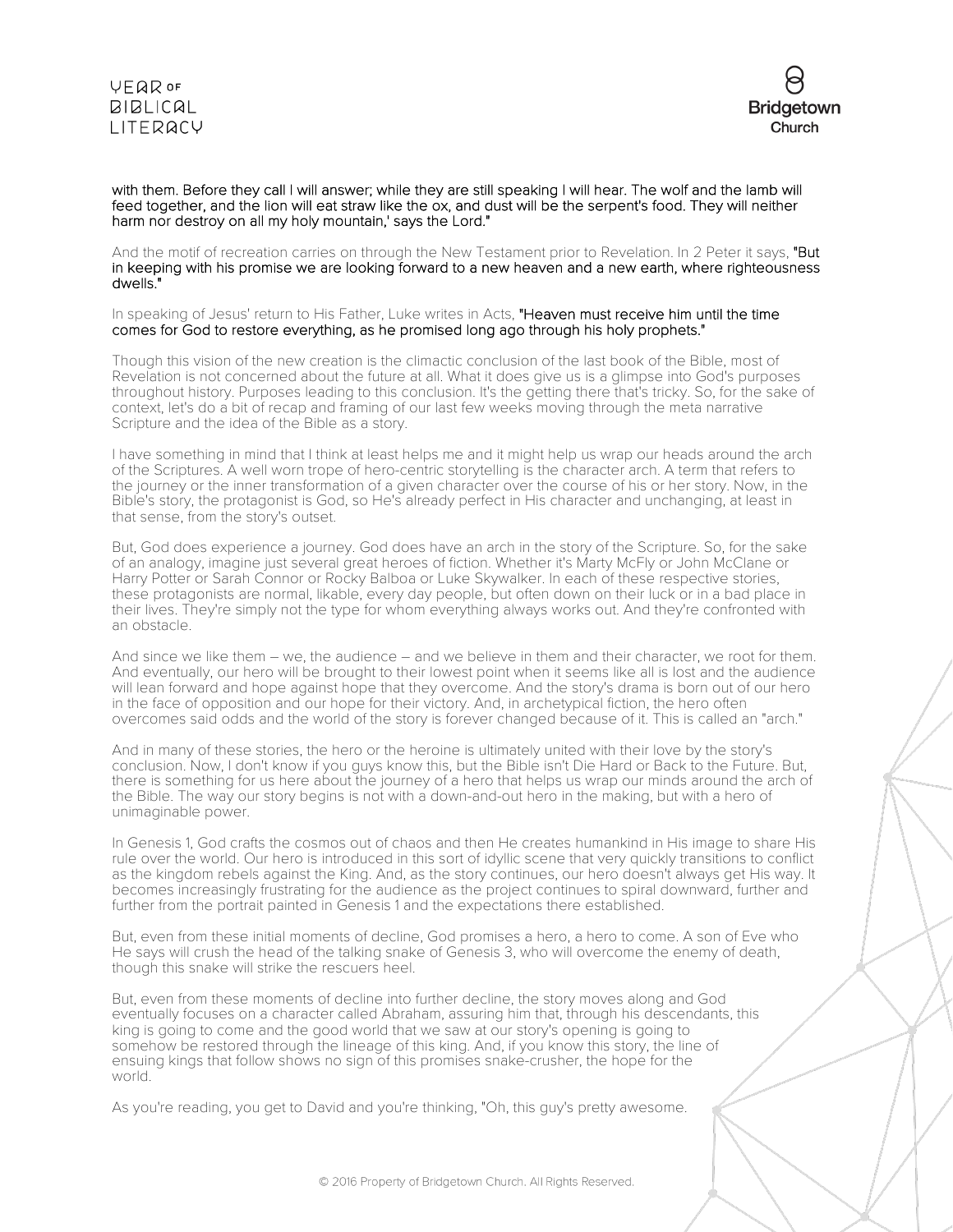## **VEQR OF BIBLICAL** LITERACY



Maybe it's him. He seems like he's got something. He likes to dance naked. That's weird. But, other than that, it seems like he's got something going on."

And then you read further and you're like, "Oh, no. He's an adulterer and a murderer. I guess that's not going to work."

And then you get to the next guy and you're like, "Oh, maybe it's this guy. He seems alright. No, it's not him."

And then the next guy you're like, "Oh, he's awful. It's not him. It's not him."

And on and on and on through the story. Things get so bad that the entire nation of Israel is in utter decline and this horrifying empire of Babylon comes in and drives them in terror and agony from their nation and their home into exile. And there's no kingdom, to king and the plan has failed. But then, in this season of hopelessness, this nutty group of people called "prophets" appear and they haven't given up hope on the idea of a coming king to restore the world to God's vision of a garden brimming with potential to share with humanity.

And then when we get to the New Testament it opens by introducing us to our hero in a brand new way: Jesus of Nazareth. Not a glorious king, not a bronzed warrior, but a refugee baby turned peasant stonemason in some obscure town called Nazareth. And, if you know that story, Jesus, an actually person of history, is not unlike many of our archetypical heroes of fiction. We, the reader or the audience, are drawn to Him and yet, not everything lines up for Jesus. In spite of being loved by many and doing good for everyone, Jesus is also despised and rejected and ultimately finds Himself at what seems to be His lowest point when all is lost; executed by the Roman empire as a common criminal.

And you're reading and thinking, "This is the king?"

But, not unlike some of our best stories, the story doesn't end there. Our hero defeats death itself, is victorious on a cosmic scale. Jesus is resurrected from the dead, foreshadowing the resurrection of all the dead and demonstrating His power and authority over death itself. In fact, the story ultimately concludes with our hero restoring the goodness of the garden, where our story began, once and for all. Defeating the talking snake, once and for all. And our hero is united with His love, once and for all. In this case, our hero's love is His followers; the Church. And He is united with them here on earth in a creation made new.

And interestingly, Revelation does not offer a portrait of God's people suddenly transported out of this world to live a spiritual existence in heaven forever. This is a very modern conception of the future and life after death. The Bible seems to tell a very different story, one that scholar N.T. Wright describes as "life after life after death."

What we often think of as heaven is not the end of the story. Our world made new and us living in it in corporeal, physical bodies is the end of the story. And, on the misunderstanding of an escape to heaven, Craig Bartholomew comments, "John's depiction of salvation is not one of escape from earth into a spiritualized heaven where humans should dwell forever. Instead, John is shown, and shows us in turn, that salvation is the restoration of God's creation on a new earth. In this restored world, the redeemed of God will live in resurrected bodies within a renewed creation from which sin and its affects have been expunged. This is the kingdom that Christ's followers have already begun to enjoy in foretaste."

So, to imagine humanity's role in creation as one of ultimate escape up to heaven, renders the Bible's narrative nonsensical. If our hope and future is to go somewhere else, then the Bible is no longer a unique interpretation of the universal history of the world. Consequently, it no longer has much to say at all about humanity's active involvement in history now. But, lucky for us, that's not how the story ends. And, obviously, a tremendous amount of debate surrounds the exact timing and the sequence in regards to the end of the story, but all followers of Jesus agree on the following four elements:

Jesus' return, resurrection, judgment and new creation.

As promised, the snake-crushing King Jesus will return and, like Jesus, every one of us will be resurrected from the dead. Jesus will judge the world and this will be wonderful for some and horrifying for others. And some of us, myself included, at least at times, are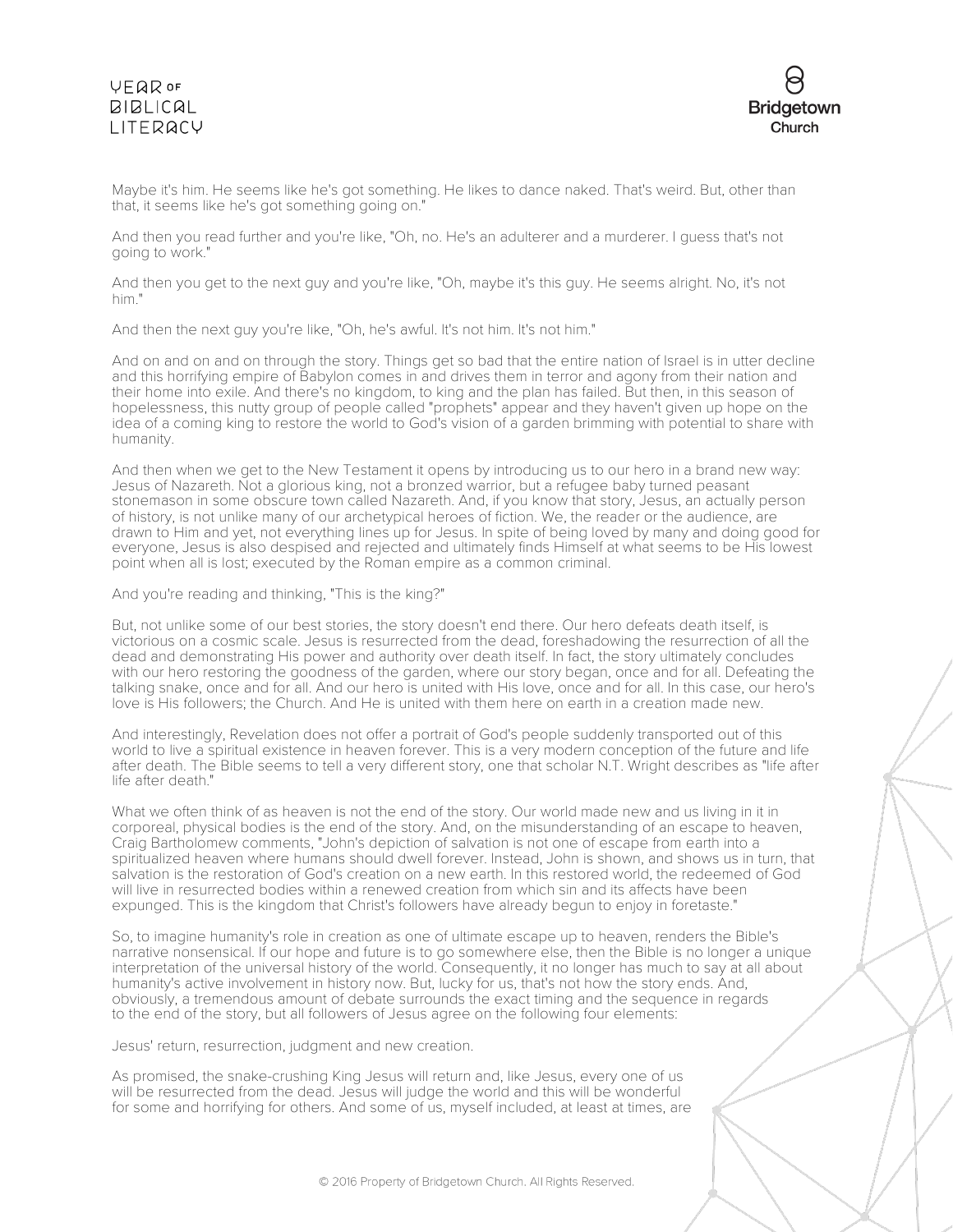



uncomfortable imagining Jesus as the judge of the world. But, it is a reality clearly stated and reiterated many times over by Jesus Himself.

#### In Matthew 12, Jesus says, "But I tell you that everyone will have to give account on the day of judgment for every empty word they have spoken."

That sucks.

In Matthew 7, Jesus says, "Not everyone who says to Me, 'Lord, Lord,' will enter the kingdom of heaven, but only the one who does the will of My Father who is in heaven. Many will say to Me on that day, 'Lord, Lord, did we not prophesy in Your name, and in Your name drive out many demons, and in Your name perform many miracles?' And then I will tell them plainly, 'I never knew you: Away from Me, you evil doers.'"

In Matthew 25, Jesus says, "When the comes in his glory, and all the angels with him, he will sit on his glorious throne: all the nations will be gathered before him: and he will separate the people one from another, as a shepherd separates the sheep from the goats. He will put the sheep on his right and the goats on his left."

The sheep, who are representative here of Jesus' faithful followers, will inhabit the new heaven and the new earth and the goats, representative of those who reject the way of Jesus, will go to destruction. And in Hebrew – in Hebrew thinking, anyway – judgment was more than the simple courtroom paradigm that dominates much of our thinking. Instead, judgment was the restoration of shalom, this Hebrew idea of goodness and wholeness and peace and completion. And destruction is more than just punishment, it's the eradication of evil and evil doers from God's healed world.

The cosmos itself, however, will not be destroyed and made again from scratch, it will be restored. This is an important distinction. It implies a certain amount of continuity and familiarity with the good in this world and what we know about the good in this world and the age to come. Rather than an incomprehensible world of clouds and endless hymns. Human beings were meant to enjoy God in full and good context of life within God's creation. When God set out to deal with sin and with all sins ruinous consequences, He set out to destroy the enemy of creation, not to destroy creation itself.

Creation will be redeemed. And this restoration and redemption of the cosmos will be comprehensive in scale. The whole of humanity and creation itself will be purged of evil and suffering and death and every wrong will be undone in both the context of humanity, the physical and the spiritual realms, the environment, the animal kingdom, everything.

A comprehensive redemption reminds us of the story in which we find ourselves. The broadness of the story in which we find ourselves. Often many of us, myself absolutely included, lapse into a sort of individualistic understanding of salvation apart from the full creational and relational context in which we were created to live. So, in that paradigm, the whole of the Biblical story and the way we relate to Jesus revolves around me. You know? Me and Jesus. Me and my salvation with Jesus. Me and Jesus in heaven. You know?

And yet, God intends to save and to restore not me only, but creation itself. A comprehensive redemption also implies that human cultural development and work will carry on in the age to come, it won't just stop so we can hang around on some clouds. We will be loosed to continue the work of stewarding and developing the world as God first saw fit, now released from the bondage of sin.

This is a wonderful story. And, you know, for all the understandable and totally justified confusion surrounding the Bible, at its heart, we find very clear and beautiful narrative and a very familiar story arch that speaks to the human condition and answers our most existential dilemmas with beautiful resolve. The trouble is getting there. And that trouble is named "death." It's death who removes us from the story before it achieves resolution. And, according to the entire story of Scripture, death is the consequence of rebellion against God.

So, we will die. All of us. But, disciples of Jesus commit the entirety of themselves, flawed, messy, screwed up though we may be, to the on who has conquered death. And it's only in Jesus that our hopes for human history and for the whole world and for ourselves and for the people we love, it's only in Jesus that all those hopes are brought together in the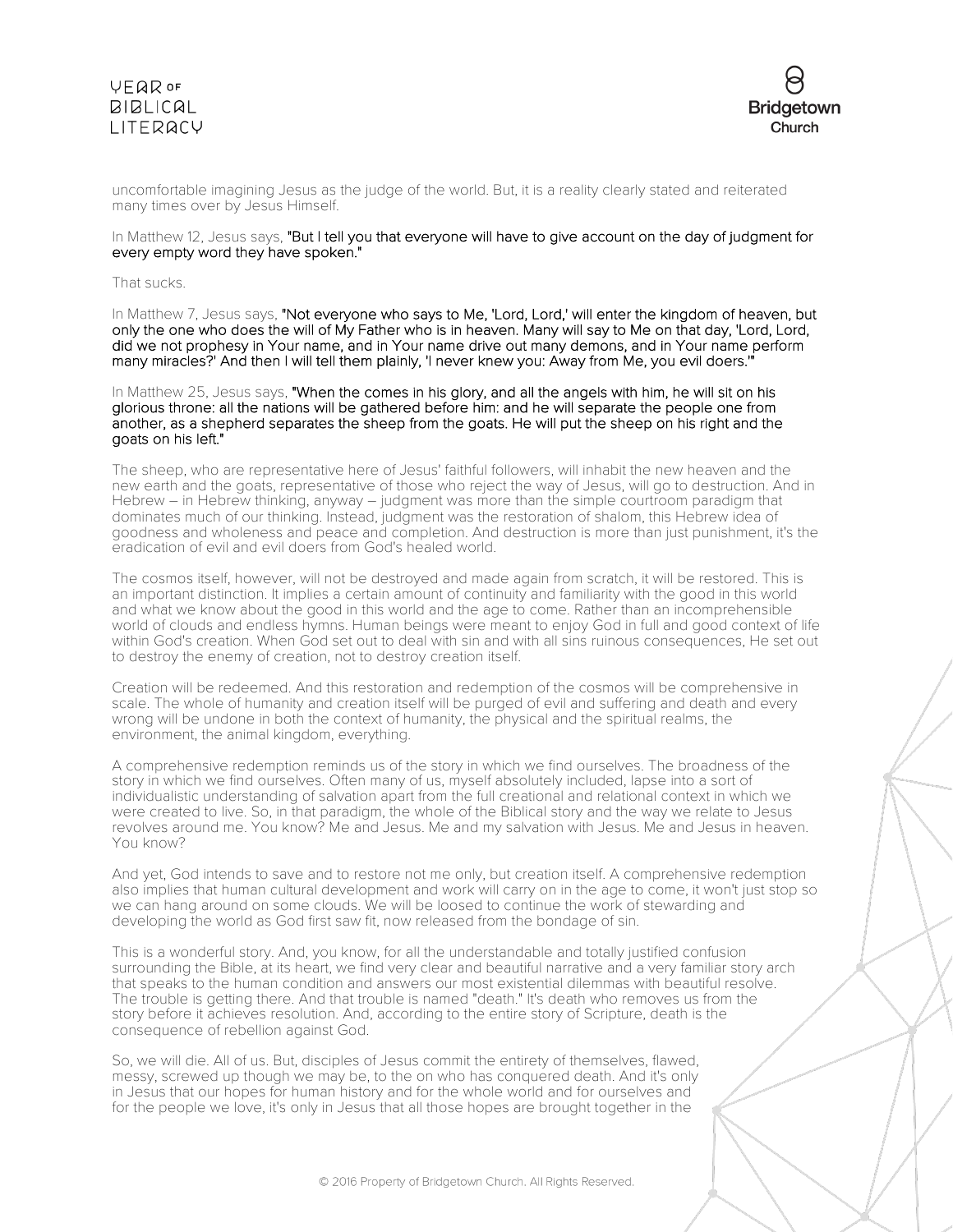## **VFQR OF BIBLICAL** LITERACY



future of God's coming kingdom so that we can look at the future and find not an empty void or the darkness of death or some unimaginable utopia in which we will never have any part. When we look to the future, we imagine and crave the return of the King. The day when evil and suffering are banished for good and, in the words of the Apostle Paul, the last enemy to be destroyed is death.

Death is the complication in the story and Satan who, in the words of Jesus, comes to steal, kill and destroy, is the antagonist who rouses her. Ever since Genesis 3, sin and evil have run amuck in God's creation and the wages of sin is death. I think most of us have spoken with death in ways big or small. We've either been dragged over the broken glass of horrific tragedy in our lives or at least been exposed to it, or we've simply scrapped our knees or broken our bones. These small reminders of our frailty. Harbingers proclaiming that we are perishable. And, one day, a head that aches will become a brain that goes dark altogether.

Now, myself in my 30s, I am a pastor now rather than this full-time musician fellow I once was. So, I have to do what I can do maintain my punk rock credibility. So, I have, as one of the means of doing so, set about to master the art of skateboarding. Now, I've never been an accomplished skateboarder of any sort in my life before, but I figured what better time than now?

So, I've bought myself a skateboard and started skating around town and I've been joining Gerald every week to go skate at Skatechurch. But then, last week, this happened to me.

Why? Moe, can you play it one more time? Pay attention. This is important.

Obviously, I'm okay. Here I am. It was no brush with death or anything like that. In fact, my friend that was filming me, he was so frustrated with me. That was like the twelfth time I tried, by the way. He just sat there filming at me like, "Get up. You're okay."

I got a concussion and I was dizzy for like a day and I think I'm ready to try again now. I understand what I did wrong. I know how to fix it. I love the reactions. Peter, did you see that? Did you see what I did wrong? Was it my weight on the back leg or something like that? I did everything wrong. Well, you know, you've got to start somewhere.

So, I was in the emergency room after having passed out a couple times in the car on the way there and – what good is a helmet if you hit your face? It doesn't make any sense. And the doctors, they were like, "Oh, you're fine. You have a concussion."

I got to sit in the futuristic, 2001 head CT thing. They were like, "Oh, you're fine. Man, we've seen all kinds of crazy skateboarder stuff while we were in here."

And they were like, "Are you a good skateboarder?"

But, they started talking to me about head injuries and brain bleeding and other, better skateboarders with bigger, grander aspirations on obviously bigger and more impressive, scarier ramps, who fall and they break and they die. And, you know, I was obviously okay but they were just saying, "Yeah, it's amazing. You hit your head a certain we and you could just die like that."

It turns out that your head is quite fragile. But, I've also seen death a bit closer than some mild concussion. You know, a few years ago, my dad was in an ICU for weeks and doctors are just shrugging and saying, "Who knows?"

And then, a few weeks after that, I stood in front of a crowd of hundreds at his funeral and said, "My dad has died."

And I remember the pastor that was praying at that same funeral, his horrifying words echoing in this old sanctuary in Georgia. And he was saying, "God, we know that you are sovereign over death. We know that you are in control. God, we know that this was your will."

And on that same stage, just minutes after that, I stood there and I said, "No. This is not God's will. Death is not God's plan. It is not God's will. It is not His intent. It is not His best. For followers of Jesus, death is an enemy. An enemy whose parade of affliction and misfortune and sorrow defy God. Death happens against God's will in rebellion and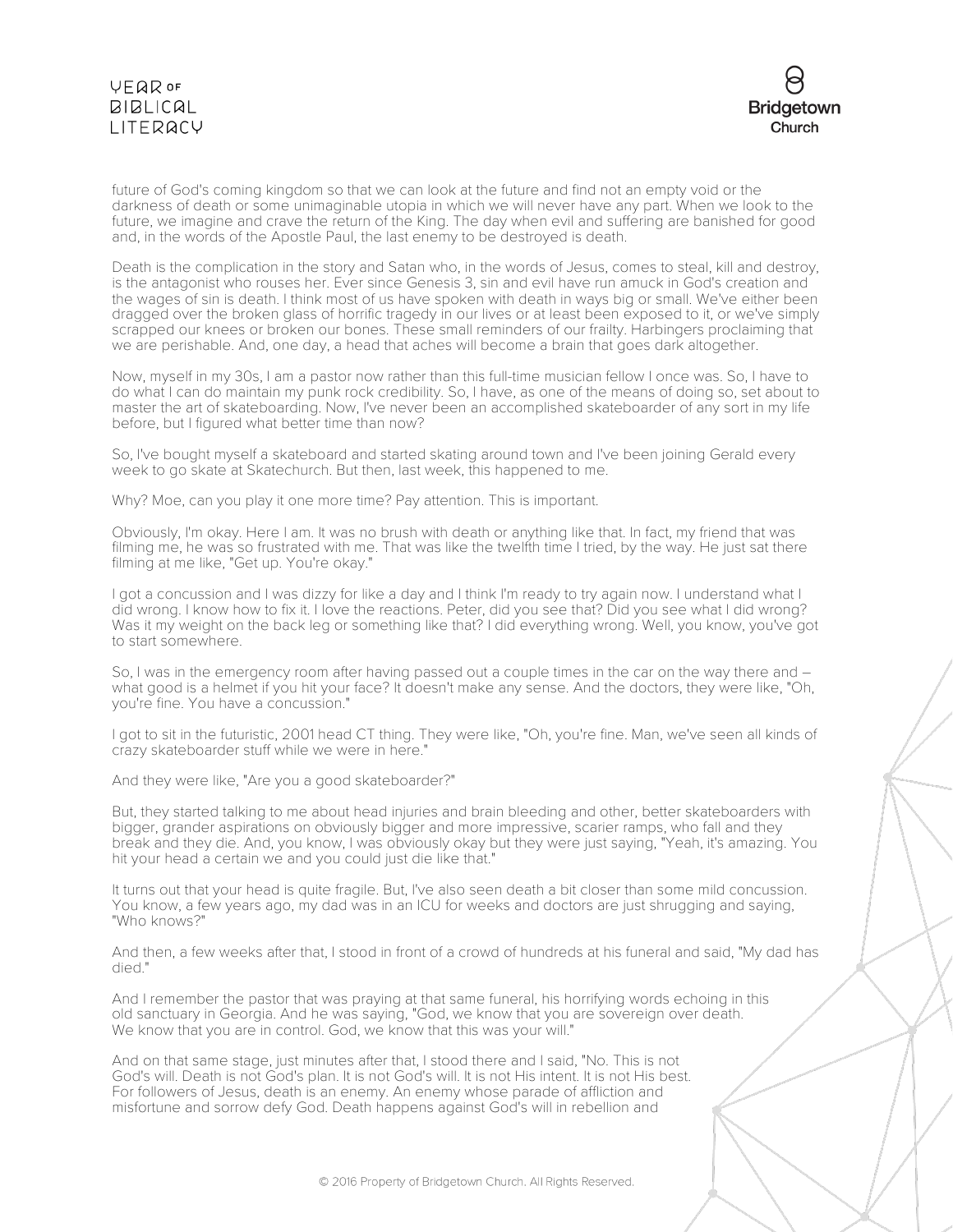

defiance of God's will, but not for long."

Most of us, I think, have spoken with suffering in ways big or small. You know, I've lived something of a charmed and privileged life myself. But, quite frankly, between you and I, over the past five months or so I've been stumbling through one of the most unpleasant and inexplicable periods of anxiety and sadness that I've ever known that I'm trying to figure out with and get help from people who are trying to figure it out with me. And my missional community is currently in this chaotic storm of complication and broken relationships and, as we speak, navigating the fracturing of one of our most dearly held friendships with no redemptive conclusion yet in sight.

And that's just my own charmed little world. You can throw a rock and hit someone who has suffered more than I have. And I try not to bother with the disgusting vulture of the news media often, but when I do or when I come up against the news media, they always happily and readily provide me with some story of an abused child or a battered wife or a severed head or a missing person and chaos reigns and death towers over us as this hulking inevitability. But, not for long.

Soon, death will be put out for good along with his friend evil. And no longer will the news media bury us under stories of suffering and despair. Where now in the world our clothes and our coffee and our chocolate often come on the bloodied backs of human slaves, where materialism drains our lives of enjoyment, where pornography tangles the brains of children and where children are trafficked to make pornography. Where now in the world we are bombarded with images of men's heads sawed from their bodies, of stories in which foster children are bound and entombed in freezers, of mass shootings as casual and frequent as sporting events, of infants beaten and violated, of cancer and HIV and car crashes and miscarriages, or hurricanes and tsunamis, or war crime and pedophilia.

There is coming a day when Jesus, the serpent-crushing King of the world will say, "No more of this. No more of this."

And, more than a personal escape to the clouds, God's ultimate end is the complete and utter undoing of every wrong and every evil. And God's ultimate purpose in creation is that the world, once created good, will be utterly restored to goodness. A place in which "on earth as it is in heaven" is finally answered and answered in full.

The story of the Bible concludes with a portrait of the final perfection of all humans striving toward beauty and truth and goodness. A portrait of a world where every tear is dried, where every one of us knows God face to face and knows in full that we are His and He's ours. And this vision invites us to become responsible actors in God's story. Not just a passive audience. We're no longer capable of running from the responsibilities and the agonies of human life. Instead, we all take our share in the struggles and the anguish of human history. And yet, with confidence that what gets committed to Jesus will find its place in the final kingdom.

And our work in the meantime concerns not only the spread of the Gospel and the bringing of others into God's Kingdom, but it also concerns the renewal of culture. The cultural mandate that we talked about in Genesis 1 that opened the Scriptures to rule and to reign as those who represent God to the world, it continues to apply and will continue to apply. God has designed us, the Church of Jesus, to be an instrument of renewal and reconciliation in the world.

And though we can never usher in the completion of God's Kingdom ourselves, only the return of King Jesus can bring that about. Even so, our obedience in the here and now matters. Our effort and worship, our good works, our faithfulness to Jesus matters. And no, we won't heal every hurt, we will not correct every injustice nor remove every evil. But, we are called to become active participants in the bringing of God's reign and God's rule to earth now.

We are ambassadors of the coming kingdom in our families and in our workplaces, in our schools and our neighborhoods. We act as a sign of the kingdom that's hear, but of the kingdom that's also on the horizon, yet to come in full. There's three distinct times in the final chapter of the final book of the story of God in which Jesus repeats, "I am coming soon."

And John, Revelations author, concludes his letter and concludes the Bible itself with this, the only appropriate response: "Amen."